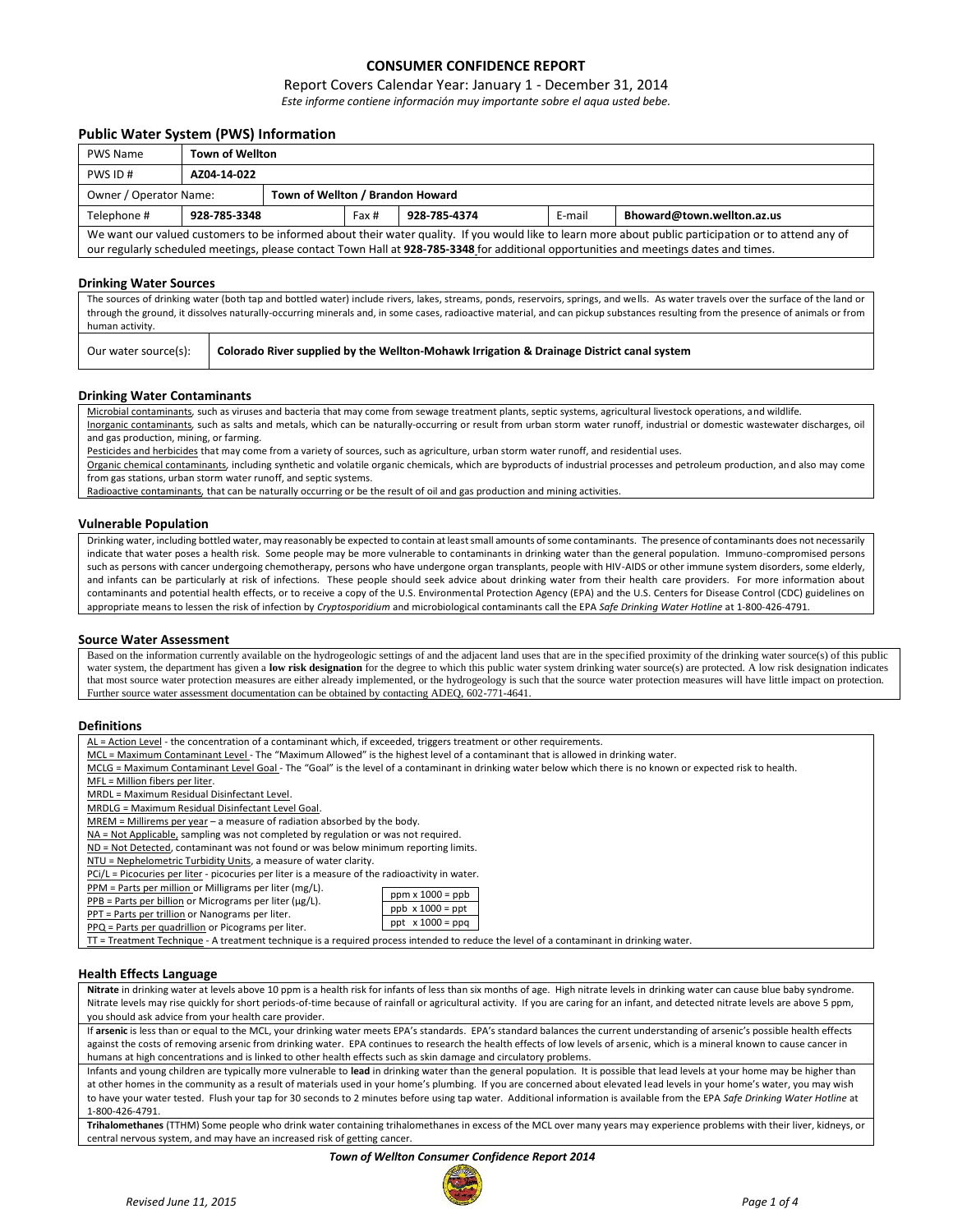# **Water Quality Data**

| <b>Contaminant (units)</b>                                                                                                                                                                  | <b>Violation</b><br>Y/N | <b>Running</b><br><b>Annual</b><br>Average<br>(RAA) OR<br><b>Highest</b><br>Level<br><b>Detected</b> | Absent (A) or<br>Present (P)<br><b>OR</b><br><b>Range of All</b><br>Samples (L-H) | <b>MCL</b>     | <b>MCLG</b>    | <b>Sample</b><br><b>Month/Year</b> | <b>Likely Source of</b><br><b>Contamination</b>                                                                                       |
|---------------------------------------------------------------------------------------------------------------------------------------------------------------------------------------------|-------------------------|------------------------------------------------------------------------------------------------------|-----------------------------------------------------------------------------------|----------------|----------------|------------------------------------|---------------------------------------------------------------------------------------------------------------------------------------|
| Microbiological                                                                                                                                                                             |                         |                                                                                                      |                                                                                   |                |                |                                    |                                                                                                                                       |
| <b>Total Coliform Bacteria</b><br>(System takes $\geq 40$ monthly<br>samples)<br>5% of monthly samples are positive;<br>(System takes ≤ 40 monthly<br>samples)<br>1 positive monthly sample | Ν                       | 0                                                                                                    | ABSENT                                                                            | $\mathbf 0$    | $\mathbf 0$    | Continuous<br>Monthly              | Naturally Present in<br>Environment                                                                                                   |
| Fecal coliform and E. Coli<br>(TC                                                                                                                                                           | N                       | $\mathbf 0$                                                                                          | <b>ABSENT</b>                                                                     | $\mathbf 0$    | $\mathbf 0$    | N/A                                | Human and animal fecal waste                                                                                                          |
| Rule)<br>Total Organic Carbon (ppm)                                                                                                                                                         | N                       | 2.45                                                                                                 | $2.2 - 2.6$                                                                       | TT             | n/a            | Monthly                            | Naturally present in the                                                                                                              |
| Turbidity (NTU), surface water only                                                                                                                                                         | N                       | .243                                                                                                 | $.06 - .97$                                                                       | TT             | n/a            | Continuous                         | environment<br>Soil Runoff                                                                                                            |
| <b>Disinfectants</b>                                                                                                                                                                        |                         |                                                                                                      |                                                                                   |                |                |                                    |                                                                                                                                       |
| Chlorine (ppm)                                                                                                                                                                              | N                       | 1.32                                                                                                 | $.26 - 2.18$                                                                      | $MRDL = 4$     | $MRDLG = 4$    | <b>RRA</b>                         | Water additive used to control<br>microbes                                                                                            |
| <b>Disinfection By-Products</b>                                                                                                                                                             |                         |                                                                                                      |                                                                                   |                |                |                                    |                                                                                                                                       |
| Haloacetic Acids (ppb) (HAA5)                                                                                                                                                               | Ν                       | RAA=.0392                                                                                            | $.031 - .045$                                                                     | .060           | n/a            | Quarterly                          | Byproduct of drinking water<br>disinfection                                                                                           |
| Total Trihalomethanes (ppb)<br>(TTHM)                                                                                                                                                       | Υ                       | RAA=.216                                                                                             | $.083 - .17$                                                                      | .080           | n/a            | Quarterly                          | <b>Byproduct of drinking water</b><br>disinfection                                                                                    |
| Lead & Copper                                                                                                                                                                               |                         |                                                                                                      |                                                                                   |                |                |                                    |                                                                                                                                       |
| Copper (ppm)                                                                                                                                                                                | Ν                       | 90 <sup>th</sup><br>Percentile =<br>.0039                                                            | $.0039-.045$                                                                      | $AL = 1.3$     | $ALG = 1.3$    | 8/20/2013                          | Corrosion of household<br>plumbing systems; erosion of<br>natural deposits                                                            |
| Lead (ppb)                                                                                                                                                                                  | Ν                       | 90 <sup>th</sup><br>Percentile =<br>.0012                                                            | ND - .0012                                                                        | $AL = 15$      | 0              | 8/20/2013                          | Corrosion of household<br>plumbing systems; erosion of<br>natural deposits                                                            |
| <b>Radionuclides</b>                                                                                                                                                                        |                         |                                                                                                      |                                                                                   |                |                |                                    |                                                                                                                                       |
| Alpha emitters (pCi/L)<br>Combined Radium 226 & 228 (pCi/L)                                                                                                                                 | Ν<br>N                  |                                                                                                      | $1.4 +/- 1.0$<br><b>ND</b>                                                        | 15<br>5        | 0<br>$\pmb{0}$ | 2/23/2010<br>2/23/2010             | Erosion of natural deposits<br>Erosion of natural deposits                                                                            |
| Uranium (pCi/L)                                                                                                                                                                             | N                       |                                                                                                      | $1.6 + / -0.6$                                                                    | 30             | $\mathbf 0$    | 2/23/2010                          | Erosion of natural deposits                                                                                                           |
| <b>Inorganics</b>                                                                                                                                                                           |                         |                                                                                                      |                                                                                   |                |                |                                    |                                                                                                                                       |
| Antimony (ppb)                                                                                                                                                                              | Ν                       |                                                                                                      | <b>ND</b>                                                                         | 6              | 6              | 2/23/2010                          | Discharge from petroleum<br>refineries; fire retardants;<br>ceramics, electronics and<br>solder                                       |
| Arsenic (ppb)                                                                                                                                                                               | Ν                       |                                                                                                      | .002                                                                              | 10             | 0              | 2/23/2010                          | Erosion of natural deposits,<br>runoff from orchards, runoff<br>from glass and electronics<br>production wastes                       |
| Asbestos (MFL)                                                                                                                                                                              | Ν                       |                                                                                                      | <b>ND</b>                                                                         | $\overline{7}$ | $\overline{7}$ | 4/25/2007                          | Decay of asbestos cement<br>water mains; Erosion of<br>natural deposits                                                               |
| Barium (ppm)                                                                                                                                                                                | Ν                       |                                                                                                      | .11                                                                               | $\overline{2}$ | $\overline{2}$ | 2/23/2010                          | Discharge of drilling wastes;<br>discharge from metal<br>refineries; Erosion of natural<br>deposits                                   |
| Beryllium (ppb)                                                                                                                                                                             | Ν                       |                                                                                                      | <b>ND</b>                                                                         | $\overline{4}$ | 4              | 2/23/2010                          | Discharge from metal<br>refineries and coal-burning<br>factories; discharge from<br>electrical, aerospace, and<br>defense industries  |
| Cadmium (ppb)                                                                                                                                                                               | Ν                       |                                                                                                      | <b>ND</b>                                                                         | 5              | 5              | 2/23/2010                          | Corrosion of galvanized pipes;<br>natural deposits; metal<br>refineries; runoff from waste<br>batteries and paints                    |
| Chromium (ppb)                                                                                                                                                                              | N                       |                                                                                                      | <b>ND</b>                                                                         | 100            | 100            | 2/23/2010                          | Discharge from steel and pulp<br>mills; Erosion of natural<br>deposits                                                                |
| Cyanide (ppb)                                                                                                                                                                               | Ν                       |                                                                                                      | <b>ND</b>                                                                         | 200            | 200            | 2/23/2010                          | Discharge from steel/metal<br>factories; Discharge from<br>plastic and fertilizer factories                                           |
| Fluoride (ppm)                                                                                                                                                                              | Ν                       |                                                                                                      | .34                                                                               | $\overline{a}$ | 4              | 2/23/2010                          | Erosion of natural deposits;<br>water additive which<br>promotes strong teeth;<br>discharge from fertilizer and<br>aluminum factories |

*Town of Wellton Consumer Confidence Report 2014*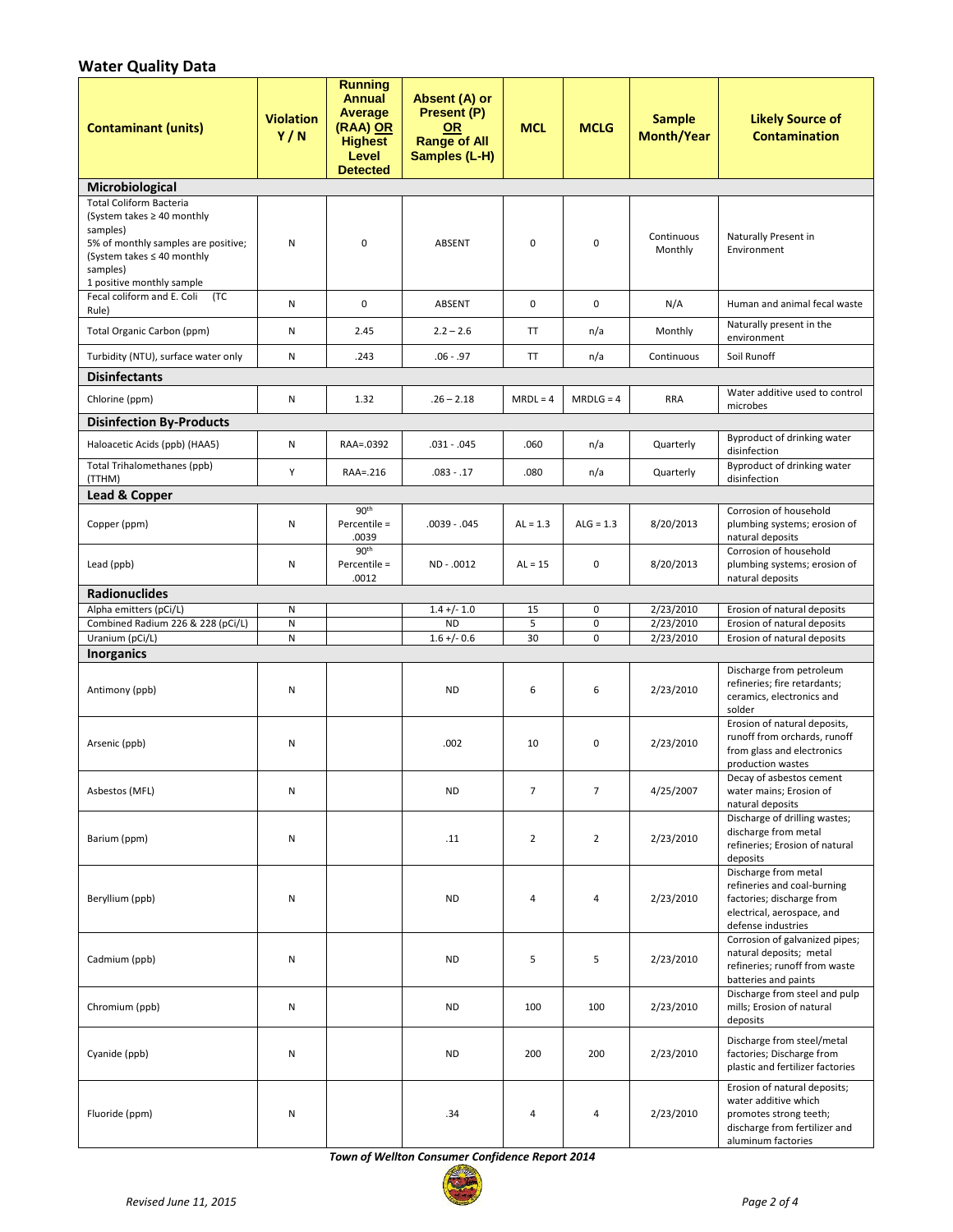| <b>Contaminant (units)</b>                   | <b>Violation</b><br>Y/N | <b>Running</b><br><b>Annual</b><br>Average<br>(RAA) OR<br><b>Highest</b><br>Level<br><b>Detected</b> | Absent (A) or<br>Present (P)<br><b>OR</b><br><b>Range of All</b><br>Samples (L-H) | <b>MCL</b>     | <b>MCLG</b>      | <b>Sample</b><br><b>Month/Year</b> | <b>Likely Source of</b><br><b>Contamination</b>                                                                    |
|----------------------------------------------|-------------------------|------------------------------------------------------------------------------------------------------|-----------------------------------------------------------------------------------|----------------|------------------|------------------------------------|--------------------------------------------------------------------------------------------------------------------|
| Mercury (ppb)                                | Ν                       |                                                                                                      | <b>ND</b>                                                                         | $\overline{2}$ | $\overline{2}$   | 2/23/2010                          | Erosion of natural deposits;<br>Discharge from refineries and<br>factories; Runoff from landfills<br>and cropland. |
| Nitrate (ppm)                                | Ν                       |                                                                                                      | .30                                                                               | 10             | 10               | 02/16/2012                         | Runoff from fertilizer use;<br>leaching from septic tanks,<br>sewage; erosion of natural<br>deposits               |
| Nitrite (ppm)                                | Ν                       |                                                                                                      | .010                                                                              | $\mathbf{1}$   | $\mathbf{1}$     | 10/28/2007                         | Runoff from fertilizer use;<br>leaching from septic tanks,<br>sewage; erosion of natural<br>deposits               |
| Selenium (ppb)                               | Ν                       |                                                                                                      | <b>ND</b>                                                                         | 50             | 50               | 2/23/2010                          | Discharge from petroleum and<br>metal refineries; erosion of<br>natural deposits; discharge<br>from mines          |
| Thallium (ppb)                               | Ν                       |                                                                                                      | <b>ND</b>                                                                         | $\overline{2}$ | 0.5              | 2/23/2010                          | Leaching from ore-processing<br>sites; discharge from<br>electronics, glass, and drug<br>factories                 |
| <b>Synthetic Organic Contaminants</b>        |                         |                                                                                                      |                                                                                   |                |                  |                                    |                                                                                                                    |
| $2,4-D$ (ppb)                                | N                       |                                                                                                      | <b>ND</b>                                                                         | 70             | 70               | 10/22/2001                         | Runoff from herbicide used on<br>row crops                                                                         |
| 2,4,5-TP (Silvex) (ppb)                      | N                       |                                                                                                      | <b>ND</b>                                                                         | 50             | 50               | 10/22/2001                         | Residue of banned herbicide                                                                                        |
| Alachlor (ppb)                               | Ν                       |                                                                                                      | <b>ND</b>                                                                         | $\overline{2}$ | 0                | 2/23/2010                          | Runoff from herbicide used on<br>row crops                                                                         |
| Atrazine (ppb)                               | Ν                       |                                                                                                      | <b>ND</b>                                                                         | 3              | 3                | 10/22/2001                         | Runoff from herbicide used on<br>row crops                                                                         |
| Chlordane (ppb)                              | N                       |                                                                                                      | <b>ND</b>                                                                         | $\overline{2}$ | 0                | 2/23/2010                          | Residue of banned termiticide                                                                                      |
| Dalapon (ppb)                                | Ν                       |                                                                                                      | <b>ND</b>                                                                         | 200            | 200              | 10/22/2001                         | Runoff from herbicide used on<br>rights of way                                                                     |
| Dibromochloropropane (ppt)                   | Ν                       |                                                                                                      | <b>ND</b>                                                                         | 200            | 0                | 2/23/2010                          | Runoff/leaching from soil<br>fumigant used on soybeans,<br>cotton, pineapples,<br>and orchards                     |
| Endrin (ppb)                                 | N                       |                                                                                                      | <b>ND</b>                                                                         | $\overline{2}$ | $\overline{2}$   | 2/23/2010                          | Residue of banned insecticide                                                                                      |
| Ethylene dibromide (ppt)                     | Ν                       |                                                                                                      | <b>ND</b>                                                                         | 50             | 0                | 2/23/2010                          | Discharge from petroleum<br>refineries                                                                             |
| Glyphosate (ppb)                             |                         |                                                                                                      |                                                                                   | 700            | 700              |                                    | Runoff from herbicide use                                                                                          |
| Heptachlor (ppt)<br>Heptachlor epoxide (ppt) | N<br>N                  |                                                                                                      | <b>ND</b><br><b>ND</b>                                                            | 400<br>200     | 0<br>$\mathbf 0$ | 2/23/2010<br>2/23/2010             | Residue of banned temiticide<br>Breakdown of heptachlor                                                            |
| Lindane (ppt)                                | Ν                       |                                                                                                      | ND                                                                                | 200            | 200              | 2/23/2010                          | Runoff/leaching from<br>insecticide used on cattle,<br>lumber, gardens                                             |
| Methoxychlor (ppb)                           | Ν                       |                                                                                                      | <b>ND</b>                                                                         | 40             | 40               | 2/23/2010                          | Runoff/leaching from<br>insecticide used on fruits,<br>vegetables, alfalfa, livestock                              |
| PCBs [Polychlorinated biphenyls]<br>(ppt)    | N                       |                                                                                                      | <b>ND</b>                                                                         | 500            | $\mathbf 0$      | 2/23/2010                          | Runoff from landfills;<br>discharge of waste chemicals                                                             |
| Pentachlorophenol (ppb)                      | N                       |                                                                                                      | <b>ND</b>                                                                         | $\mathbf{1}$   | 0                | 10/22/2001                         | Discharge from wood<br>preserving factories                                                                        |
| Picloram (ppb)                               | N                       |                                                                                                      | <b>ND</b>                                                                         | 500            | 500              | 10/22/2001                         | Herbicide runoff                                                                                                   |
| Simazine (ppb)                               | N                       |                                                                                                      | <b>ND</b>                                                                         | 4              | 4                | 10/22/2001                         | Herbicide runoff                                                                                                   |
| Toxaphene (ppb)                              | Ν                       |                                                                                                      | <b>ND</b>                                                                         | 3              | 0                | 2/23/2010                          | Runoff/leaching from<br>insecticide used on cotton and<br>cattle                                                   |
| <b>Volatile Organics</b>                     |                         |                                                                                                      |                                                                                   |                |                  |                                    |                                                                                                                    |
| Benzene (ppb)                                | Ν                       |                                                                                                      | <b>ND</b>                                                                         | 5              | $\mathbf 0$      | 2/23/2010                          | Discharge from factories;<br>leaching from gas storage<br>tanks and landfills                                      |
| Carbon tetrachloride (ppb)                   | Ν                       |                                                                                                      | <b>ND</b>                                                                         | 5              | $\mathbf 0$      | 2/23/2010                          | Discharge from chemical<br>plants and other industrial<br>activities                                               |
| Chlorobenzene (ppb)                          | N                       |                                                                                                      | <b>ND</b>                                                                         | 100            | 100              | 4/25/2007                          | Discharge from chemical and<br>agricultural chemical factories                                                     |
| o-Dichlorobenzene (ppb)                      | N                       |                                                                                                      | <b>ND</b>                                                                         | 600            | 600              | 2/23/2010                          | Discharge from industrial<br>chemical factories                                                                    |
| p-Dichlorobenzene (ppb)                      | Ν                       |                                                                                                      | <b>ND</b>                                                                         | 75             | 75               | 2/23/2010                          | Discharge from industrial<br>chemical factories                                                                    |

*Town of Wellton Consumer Confidence Report 2014*